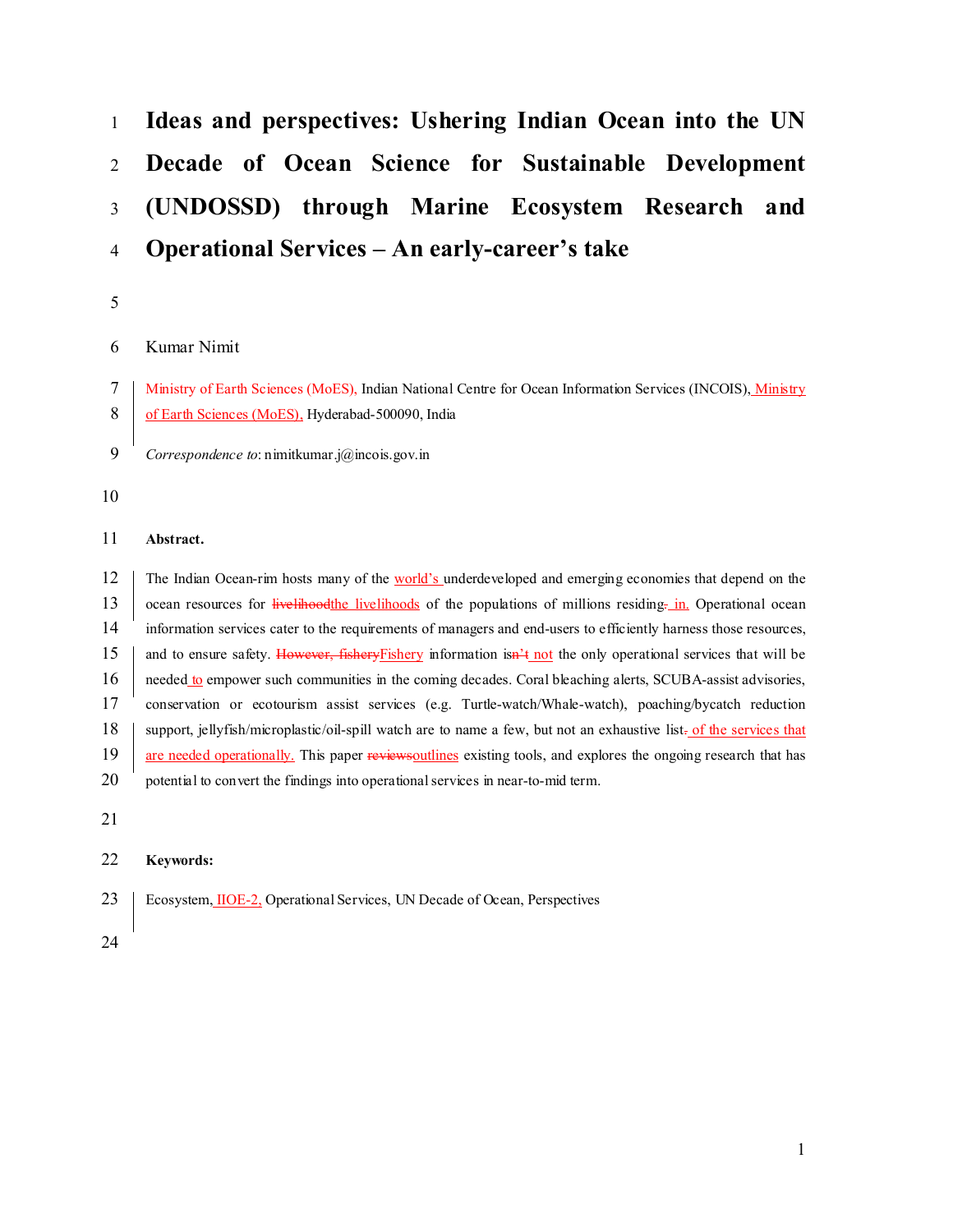## **1. Introduction**

26 About a third of the world population reside in the Indian Ocean  $(H\Theta)$ -rim (IOR) countries. This is projected to 27 increase and may reach to 50% of the global populations by the year 2050 (Doyle, 2018). Their 2018); whose 28 lives and livelihoods are inherently intervetwined with the IOIndian Ocean and its dynamics. These countries 29 have very diverse cultures and philosophies. Their financial capabilities vary widely and so aredo their 30 aspirations and world-views. The -rim (IOR) countries thus present a confluence of ideologies to a manager, with their vivid and vibrant demographics that have very different challenges and opportunities. Majority of the IOR countries have either expansive  $\frac{1}{20}$  stationary population pyramid profile, with limited land resources. 33 Their nutritional and employment needs will have more reliance on the **IOIndian Ocean** in coming decades. 34 Marine ecosystems are a promising source for the nourishment of populations and at the same time, are under 35 more serious threats than ever before. As more people are brought up from the poverty, consumerism is poised to extend to larger parts of the population, which will create concerns for the health of the adjoining ocean ecosystems.

38 The IOInternational Indian Ocean Expedition (IIOE) conducted during 1962-1965, was the first major attempt 39 to study the Indian Ocean, its processes and diversity. It resulted into many multidisciplinary collaborations and gave birth to institutions such as National Institute of Oceanography (NIO) in India. The second IIOE (IIOE-2) was observed during 2015-20 commemorating five decades of the first IIOE, and witnessed even greater participation globally. It has been underlined on the onset IIOE-2 that, the Indian Ocean is one of the relatively 43 poorly studied oceans of the world. (Hood et al., 2016). It is thus important to ensure that the resources  $\frac{1}{2}$  from 44 this unique, (land-locked from the north) ocean, are harnessed in harmony with the sustainability, and with the equal opportunities. For the successful planning and execution, it is imperative for the resource managers to 46 have community participation (Martini et al., 2017). It Hence, it is especially important for the IOR countries to 47 chart the right path at the eve of the United Nations Decade of Ocean Science for Sustainable Development (UNDOSSD, 2021-2030).

 Advancement of geosciences in last century has provided us many tools to cope with the changing environment 50 and associated challenges. The same role for the twenty first century is shifting to operational oceanography. The role of providing such insights in the twenty first century is shifting to operational oceanography (OSOS, 2019). Operational oceanography is defined as systematic and sustained ocean observations which are converted into outputs as per the stakeholder/user requirements; using the scientific research done in the development of 54 those outputs. Operational ocean services are the mechanism through which these outputs are disseminated effectively (often, in real-time or near real-time) and feedbacks are collected on users' experience and needs (Fig.01). Robust combination of observations and modelling, artificial intelligence, effective tools of interpretation and user-friendly dissemination of information can change millions of lives dependiengt on the oceans. This paper hypothesizes that the best possible approach to win the community attention (and to invoke the responsible ownership of the resources) is to engage the communities with the operational ecosystem related services. Further, this paper explores the regional needs and solutions based on presently available data and technologies.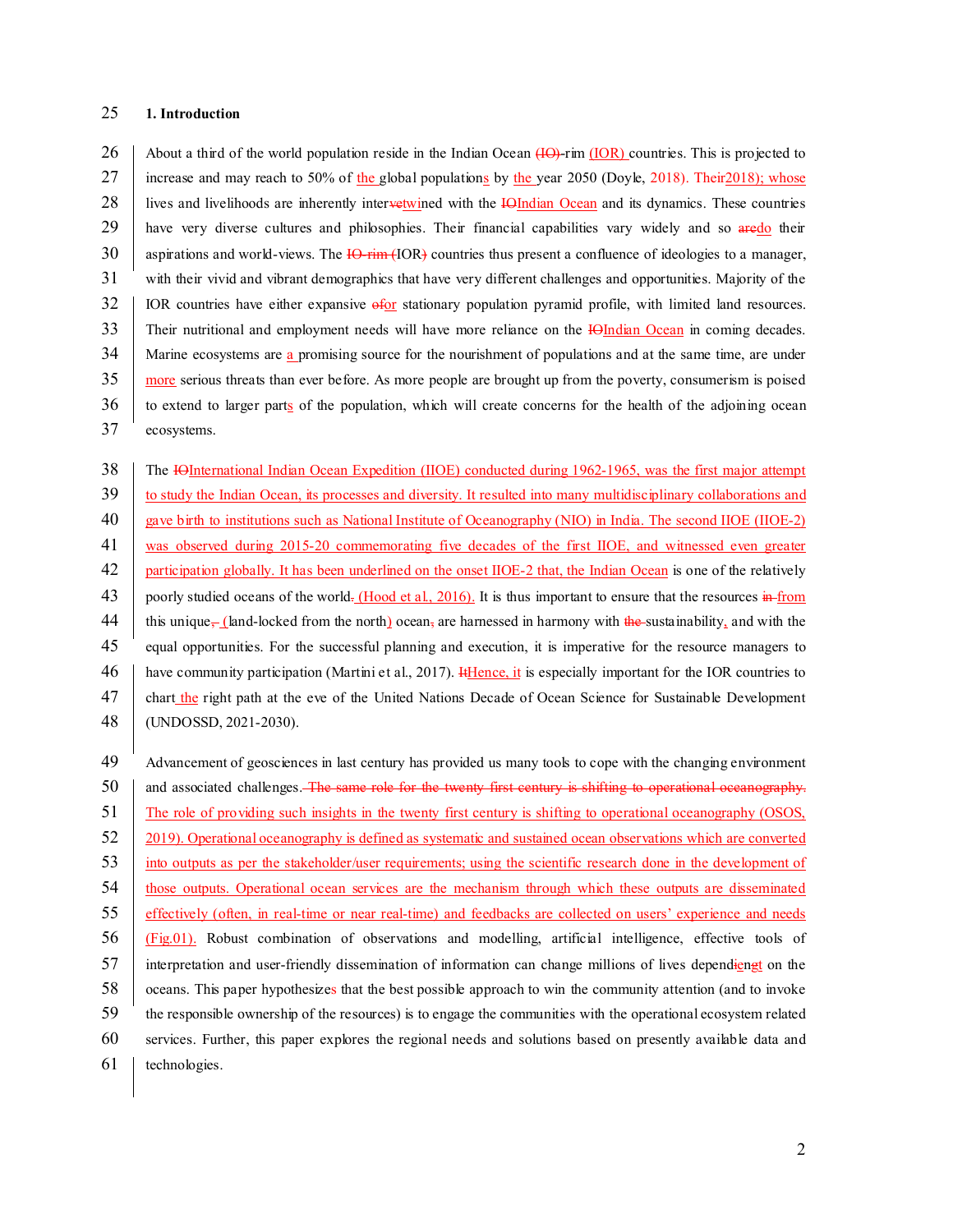#### 62 **2. Marine Ecosystem Research and operational Services (MERS)**

63 The marine ecosystem related operational ocean information and forecasts services (or products as a service)

 $64$  can be grouped into three major categories based on their prime objectives. FirstThe first type of services is

- 65 related to the resource management, conservation and support to livelihood. SecondThe second type comprises
- 66 of services that deal will with threats to the ecosystem. The third group is of the solutions for community
- 67 engagement and dissemination.

#### 68 2.1 Services to cater resource management, conservation and livelihood

- 69 Under the decadal initiative, the UN Sustainable Development Goal (SDG)-14 (Life below water) will receive 70 significant attention, which heavily relies on the remote sensing data in general and in particular, on Ocean 71 Color (OC) observations. In the late  $90$ 's, the OC science achieved operational status (after a decade long hiatus 72 post-CZCS era) due to adequate satellite coverage. Since then researchers have made extensive use of these data 73 despite often encountering spatial (clouds and sun-glint), temporal (daily once, daytime only coverage) or 74 spectral (fixed, limited bands) limitations. The applications range wide from fisheries and aquaculture to 75 Harmful Algal Bloom (HAB) monitoring to estimating productivity and carbon budgeting (Wilson, C., 2011). 76 However, there are limitations with regard to predictability of the base of the food pyramid itself. There are 77 | global products for primary production such as VGPM (Vertically Generalized Productivity Model) that are 78 developed with relatively low observations of the  $P-I$  (Photosynthesis-Irradiance) parameters from the  $IQ$ -Indian 79 Ocean. It is thus very much important for the IOR countries to have a regional Primary Productivity  $(PP)$ 80 modelmodels for operational applications. This could be taken up as a priority during the UNDOSSD.
- 81 This decade is chiefly important due to the planned launch of an operational hyperspectral mission such 82 **asnamed PACE (Plankton, Aerosol, Cloud, ocean Ecosystem)**, by NASA (National Aeronautics and Space 83 Administration, USA) in the early 2020's. A hyperspectral sensor scans oceans with high-resolution of as much 84 as 1nm wavelength for whole the entire visible spectrum, that enables the researchers to begin a new era in the 85  $\circ$  OC sciences due to its potential of developing a plethora of applications. This includes but doesis not limited to 86 better resolving phytoplankton functional types, fishery resource management and ecosystem health monitoring. 87 The latter is more important especially for the second type of services and is discussed in detail in a subsequent 88 section.

89 At the same time, the temporal limitations seem to be nemitigated through various approaches such as using the 90 Day-Night Band (DNB) data or OC data from the geostationary orbit such as GOCI (Geostationary Ocean Color 91 Imager) (Miller et al., 2013; Ruddick et al., 2014). When OC science follows the footsteps of other satellite 92 types, we may also have a "swarm" of nano-satellites or cubesats – further improving temporal and up to some 93 extent, spatial coverage as well. This however needs to be rightly balanced with the concerns of overcrowding 94 the orbits and associated complexities (Bruinsma et al., 2021). Studies are required to shed light on the fate of 95 ocean observations platforms (chiefly, drifting platforms) and setting up best-practices, to minimize their 96 contribution to marine debris. Placement of HICO (Hyperspectral Imager for Coastal Ocean) on International 97 Space Station (ISS) reminds us that the OC science may not limit be limited to satellite remote sensing in coming 98 decades (Huemmrich et al., 2017). Validations, sampling protocols (SOPs), inter-comparison exercises and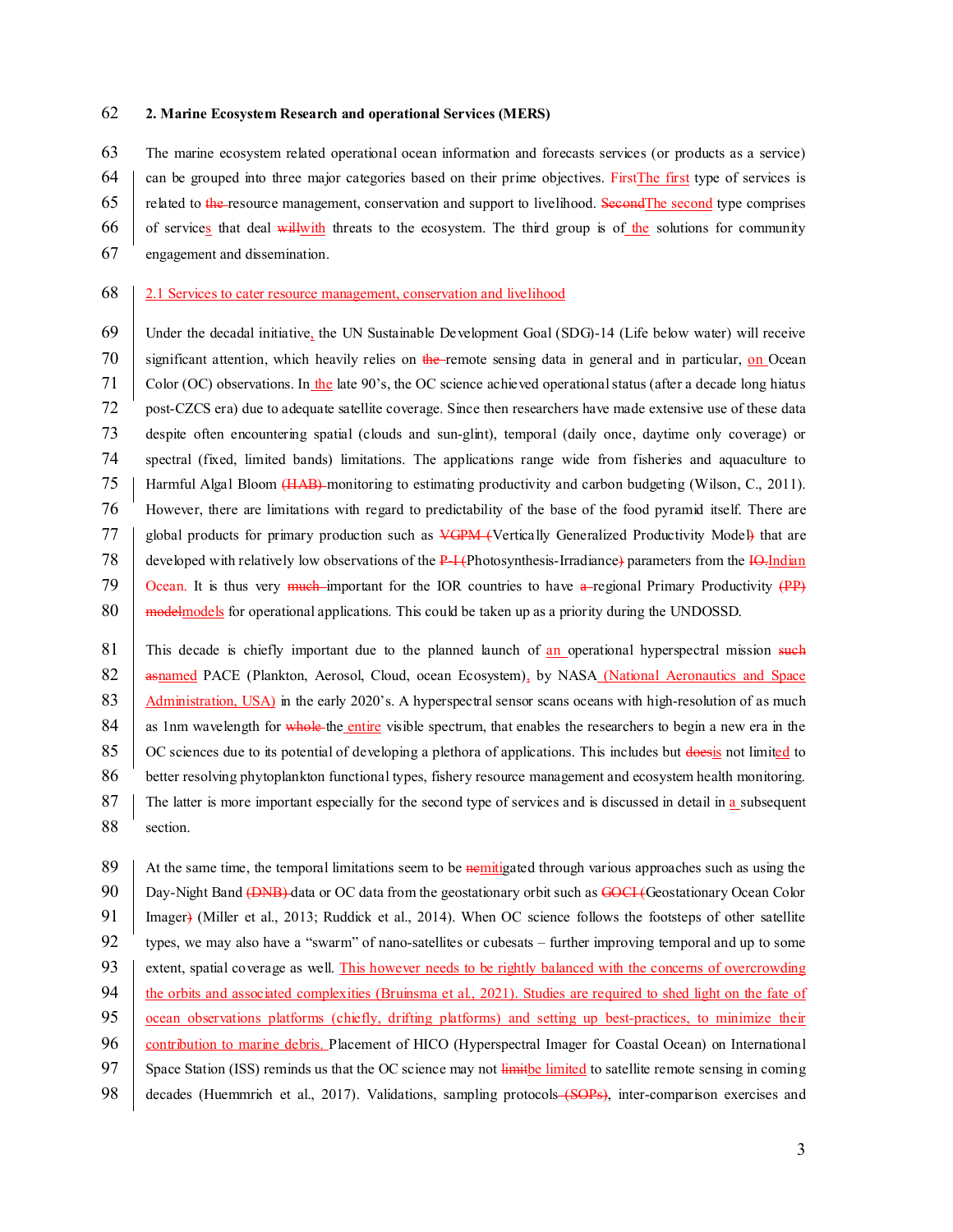99 training for all of these will be needed. Modelers are putting efforts to assimilate data products into numerical 100 models or, making use of surface information for better resolving subsurface characteristics. Others strive for 101 carbon, or heat-budgeting. With more than two decades of uninterrupted observations, (applying the rule of 102 thumb of minimum 30 years' time-series) we are a few years away of making use of OC data for climate 103 applications.

104 There are some proven (e.g. telemetry) and emerging (e.g. eDNA) tools that can help researchers for the 105 services related to higher trophic levels (Costa et al., 2010; Stat et al., 2017). These tools are very useful in 106 providing vital information habitat utilization, migration, environmental preferences and presence-absence 107 analysis. The research can then support to the operational services that cater to sustainable resource 108 management, prevention of bycatch or help reduce accidental mortality. TurtleWatch advisory by NOAA 109 (National Oceanic and Atmospheric Administration (NOAA)'s TurtleWatch., USA), is the best suited example 110 for the majority of the IOIndian Ocean countries (Howell et al., 2015). Other species for which such products 111 are very much needed in the operational mode are Cetaceans, Sharks and marine mammals.

 The operational services that can predict the movement and presence of these animals are required for conservation authorities who can then effectively design protected areas, do better marine spatial planning or monitor potential hotspots for poaching or IUU (Illegal, Unreported and Unregulated) fishing. Additionally these can also support the ecotourism (e.g. WhaleWatch) as an alternate livelihood for the fishermen that face 116 capture fishery as a less lucrative occupation. Ecotourism needs support from operational services monitoring of mangroves and corals as well. Innovative ideas that put together existing observations and forecasts (e.g. water 118 clarity, from OC satellite data, currents and wave-height, forecasts from numerical model simulations, and coral 119 health i.e., no-bleaching/stress alert), with the help of satellite-based SST), and generate novel products (e.g., 120 SCUBA-buddy advisories), will support dive operators in the many of the IOR-countries, especially to the SIDS (Small Island Developing States). Mariculture (open ocean cage culture) is emerging as another area of livelihood as an alternate to the capture fishery and is poised to be more feasible at wider areas with newer designs of submerged cages (Korsøen et al., 2012).

124 Acoustics is another-such tool that can support development of operational services for various stakeholders. 125 Acoustic telemetry is useful for the species to which satellite telemetry isn't suitable due to various reasons  $126$  (Crossin et al.,  $2017$ ). Whereas,  $2017$ ), whereas the field of bioacoustics has been furthered into many sub-127 branches. The estimation of zooplankton biomass with the help of acoustic backscatter isn't only limited to 128 moored buoys and these techniques have transcended to AUVs (Autonomous Underwater Vehicles), aptly 129 called as zooglider (Ohman et al., 2019). Such surveys are vital for zooplankton and ichthyoplankton 130 distribution monitoring, and for ecosystem models that would connect the regional PP products to the higher 131 trophic levels. Bioacoustics is also used in terms offor monitoring the marine animals' movements by listening 132 to the underwater sounds, often through Passive Acoustic Monitoring (PAM), which would be one of the less 133 intrusive ways of study (Brwoning et al., 2017). Human activities can be nuisance to the marine environment in 134 many ways and sound is one of the ways (Williams et al., 2015). Future operational services will need to 135 account for developing ways to monitor the oceanic soundscape.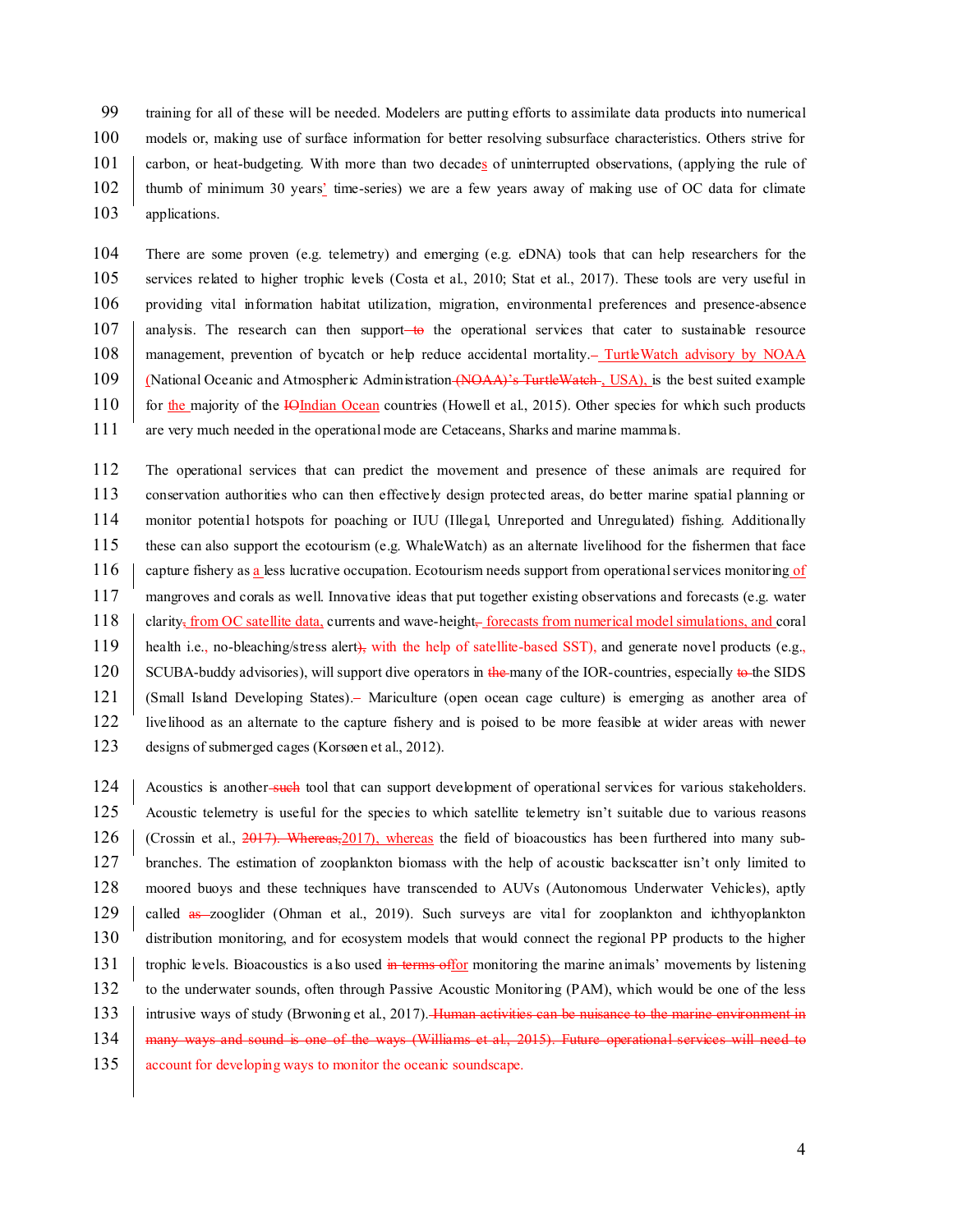## 136 2.2 Services to mitigate threats to the ecosystem

- 137 Many of the human activities can be nuisance to the marine environment in different ways and anthropogenic
- 138 sound in the ocean is one such example (Williams et al., 2015). Future operational services will need to account 139 for and develop ways to monitor the oceanic soundscape.

140 Another common anthropogenic impact to the marine ecosystems is transport and introduction of alien (non- native) species through the ballast water. These species when lack natural predators, are often turn out to be invasive species and throw off the local ecological equilibrium (Bailey S.A., 2015). Oil spill is yet another source of pollution from the ships. These can be addressed up to certain extent by monitoring vessel AIS (Automatic Identification System) data and applying artificial intelligence-machine learning (AI-ML) tools to 145 identify the ship behavioural patterns prior to such discharges; and then use it as predictive model (Soares et al.,

146 2019).

147 | Plastic adversely impacts the marine environment in multiple ways. The known pathways include ghost fishing 148 (entanglement), ingestion, bioaccumulation and allied effects, as well as transport of alien species and 149 pollutants. Among the top-20 countries globally with inadequately managed plastic as a source to the ocean, half 150 are the IO-rimIOR countries. All of the Bay of Bengal (BoB) peripheral countries face the issue of land-plastic 151 management (Jambeck et al., 2015). Thus, the **BoBBay of Bengal** needs to be a prime focus to monitor the 152 oceanic and beach debris in the operational mission mode, with the help oftriad of *in-situ* surveys, dispersion 153 models and latest remote sensing techniques (Martínez-Vicente et al., 2019). Whether it is about addressing 154 entry of the plastic from land to ocean, or sustainable exploitation of shared fish stocks; progressive and tangible 155 engagement among stakeholders through forums such as SAARC (South Asian Association for Regional 156 Cooperation), BIMSTEC (Bay of Bengal Initiative for Multi-Sectoral Technical and Economic Cooperation), 157 WIOMSA (Western Indian Ocean Marine Science Association) or RIMES (Regional Integrated Multi-Hazard 158 Early Warning System for Africa and Asia), is a necessity.

159 On the other hand, mass sink of jellyfish swarming havehas been reported in the Arabian Sea  $(AS)$  (Billet et al., 160 2006). Jellyfish swarms are known to be disruptive to fisheries, and to the cooling water intake facilities of 161 coastal industries with causes little known, and thus **calls**the need for development of predictive capabilities. 162 The ASArabian Sea also witnesses large scale blooms of *Noctiluca scintillans* and research in recent years may 163 provide the foundation for the bloom forecasting (Xiang et al., 2019). Crashing of jellyfish swarms or algal 164 blooms have implications to the deep sea ecology, particularly in the regions such as the ASArabian Sea, which 165 has prominent oxygen minimum zone (OMZ). The stratified (Rixen et al., 2020). Stratified waters such as those 166 of the northern IOIndian Ocean basins have implications for large pelagic, which may face additional fishing 167 pressure with the expansion of the OMZs due to shrinkage of the habitat (Nimit et al., 2020).

168 2.3 Effective dissemination and user-engagement

 While it is important to have robust observations and modelling capabilities in order to generate operational services and products, it is equally important to have effective dissemination. Presently, the IOR countries rely 171 on information dissemination through conventional modes which that are almost entirely land-based. This results in episodes such as cyclone Ockhi wherein lack of timely alerts cost many lives (Roshan M, 2018).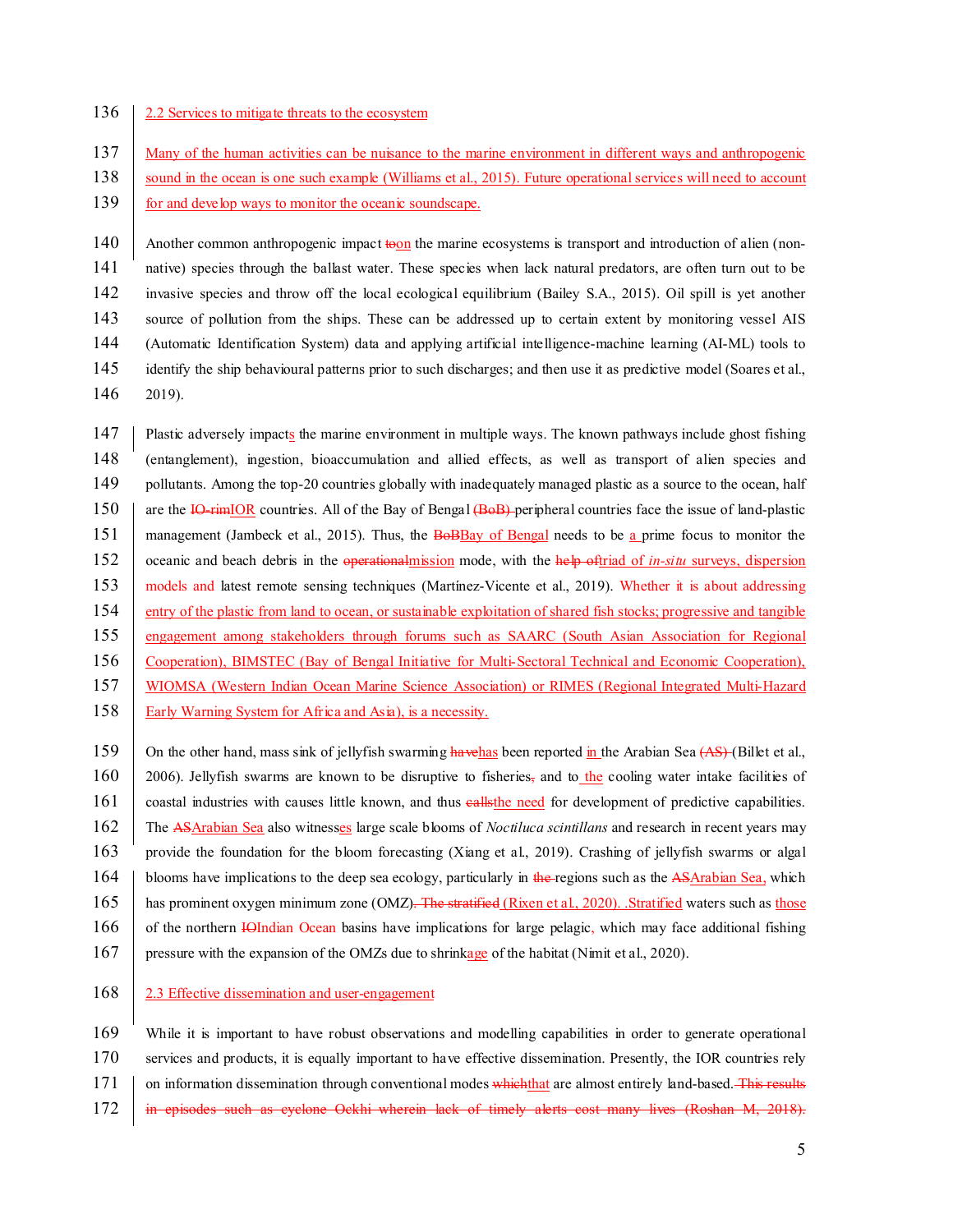173 Dissemination of operational services onboard has its own benefits during fair weather as well in terms of fuel 174 saving. DueHowever, due to limitation of cellular signal support at sea, it is imperative that a full-fledge 175 dissemination system should be supported through satellite communication (Singh et al., 2016). This results in 176 episodes such as cyclone Ockhi wherein lack of timely alerts costs many lives (Roshan M, 2018). Such 177 dissemination systems are to be provided along with feedback mechanism-so, to validate the services in real or 178 near-real time. The feedbacks also open new avenues of data collection. Crowdsourcing of data gathering could 179 play an essential role in making seafarers eyes and ears of the scientists (Kelly et al., 2020).

## 180 **3. Recommendations**

181 All of the seven themes of the UNDOSSD have major implications to the needs of the IOR countries, and has 182 stakeholders at its heart. Hence, operational services can be one of the most important approaches for the 183 community engagement in the fulfilment of theme's goals. The existing frameworks of IIOE-2 and others (e.g. 184 RIMES) may be utilized to ensure that the IOR countries can share their know-how (e.g. digital 185 gene/metabarcoding bank) and have access to the operational services, which will fulfil 'transparent ocean' and 186 'inspiring and engaging ocean' goals. Reliable maps of oil-spill and marine debris are essential for meeting the 187 goal of 'clean ocean'. In addition to the adverse physical sea-state, algal bloom and jellyfish swarming 188 predictions are required for achieving 'safe ocean' objective. Coral-bleaching and SCUBA-buddy advisories can 189 form important pillar to 'healthy and resilient ocean' by supporting ecotourism-based alternate livelihood. 190 Telemetry, acoustics and genomics aided by satellite data and model simulations will enable us in managing 191 responsible fisheries through the virtue of 'predictive ocean'. This can in turn ensure 'sustainable and productive 192 oceans' for the coming generations.

193

## 194 **Acknowledgements**

195 The author acknowledges support from **Scientific Committee on Oceanic Research (SCOR)**. The author also 196 thanks Director, INCOIS. for the motivation for this study. The author is grateful for the support and 197 encouragement from the co-founders of IIOE-2 ECSN (Early Career Scientists' Network). This is INCOIS 198 contribution no. XYZ.

199

#### 200 **References**

201 Bailey, S. A.: An overview of thirty years of research on ballast water as a vector for aquatic invasive species to 202 freshwater and marine environments. *Aquatic Ecosystem Health & Management*, *18*(3), 261-268. DOI: 203 10.1080/14634988.2015.1027129, 2015.

204 Behrenfeld, M. J., & Falkowski, P. G.: Photosynthetic rates derived from satellite-based chlorophyll 205 concentration. *Limnology and oceanography*, 42(1), 1-20. DOI: 10.4319/lo.1997.42.1.0001, 1997.

206 Billett, D. S. M., Bett, B. J., Jacobs, C. L., Rouse, I. P., & Wigham, B. D.: Mass deposition of jellyfish in the 207 deep Arabian Sea. *Limnology and Oceanography*, *51*(5), 2077-2083. DOI: 10.4319/lo.2006.51.5.2077, 2006.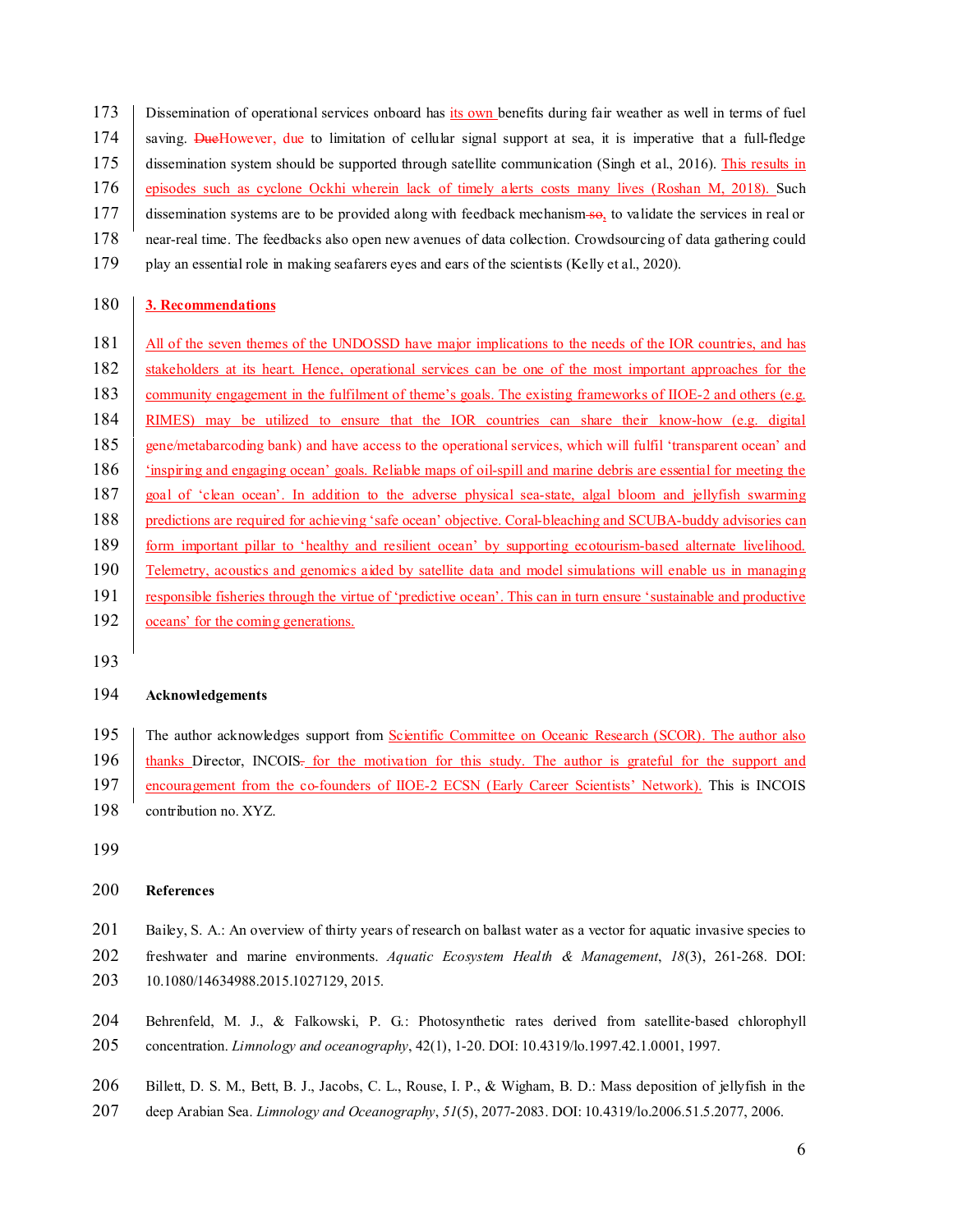Browning, E.; Gibb, R.; Glover-Kapfer, P. and Jones, K.E.: Passive acoustic monitoring in ecology and conservation. Woking, UK, WWF-UK, 76pp. (WWF Conservation Technology Series 1(2)). DOI: 210 | 10.25607/OBP-876, 2017.

# 211 Bruinsma, S., M. Fedrizzi, J. Yue, C. Siemes, and S. Lemmens (2021), Charting satellite courses in a crowded thermosphere, Eos, 102, Published on 19 January 2021. DOI: 10.1029/2021EO153475.

213 Costa, D. P., Block, B. A., Bograd, S., Fedak, M. A., & Gunn, J. S.: TOPP as a marine life observatory: using electronic tags to monitor the movements, behaviour and habitats of marine vertebrates. *Proc. OceanObs*, 9, 21- 25, 2010.

- Crossin, G. T., Heupel, M. R., Holbrook, C. M., Hussey, N. E., Lowerre‐Barbieri, S. K., Nguyen, V. M., Raby,
- G.D. & Cooke, S. J. Acoustic telemetry and fisheries management. *Ecological Applications*, *27*(4), 1031-1049.
- 218 | DOI: 10.1002/eap.1533, 2017.

 Hood, R.R., Urban, E.R., McPhaden, M.J., Su, D. and Raes, E., 2016. The 2nd International Indian Ocean 220 Expedition (IIOE-2): Motivating New Exploration in a Poorly Understood Basin. Limnology and Oceanography 221 Bulletin, 25(4), pp.117-124. DOI: 10.1002/lob.10149.

- Howell, E. A., Hoover, A., Benson, S. R., Bailey, H., Polovina, J. J., Seminoff, J. A., & Dutton, P. H.:
- 223 Enhancing the TurtleWatch product for leatherback sea turtles, a dynamic habitat model for ecosystem-based
- management. *Fisheries Oceanography*, *24*(1), 57-68. DOI: 10.1111/fog.12092, 2015.

 Huemmrich, K. F., Campbell, P. K. E., Gao, B. C., Flanagan, L. B., & Goulden, M.: ISS as a platform for optical remote sensing of ecosystem carbon fluxes: a case study using HICO. *IEEE Journal of Selected Topics in Applied Earth Observations and Remote Sensing*, *10*(10), 4360-4375. DOI: 10.1109/JSTARS.2017.2725825, 2017.

- 229 Jambeck, J. R., Geyer, R., Wilcox, C., Siegler, T. R., Perryman, M., Andrady, A., Narayan, R. & Law, K. L.: Plastic waste inputs from land into the ocean. *Science*, *347*(6223), 768-771. DOI: 10.1126/science.1260352, 2015.
- Kelly, R., Fleming, A., Pecl, G. T., von Gönner, J., & Bonn, A.: Citizen science and marine conservation: a global review. *Philosophical Transactions of the Royal Society B*, *375*(1814), 20190461. DOI: 10.1098/rstb.2019.0461, 2020.Korsøen, Ø. J., Fosseidengen, J. E., Kristiansen, T. S., Oppedal, F., Bui, S., & Dempster, T.: Atlantic salmon (Salmo salar L.) in a submerged sea-cage adapt rapidly to re-fill their swim bladders in an underwater air filled dome. *Aquacultural engineering*, *51*, 1-6. DOI: 10.1016/j.aquaeng.2012.04.001, 2012.
- Martínez-Vicente, V., Clark, J. R., Corradi, P., Aliani, S., Arias, M., Bochow, M., ... & Vethaak, A. D.: Measuring marine plastic debris from space: initial assessment of observation requirements. *Remote Sensing*, *11*(20), 2443. DOI: 10.3390/rs11202443, 2019.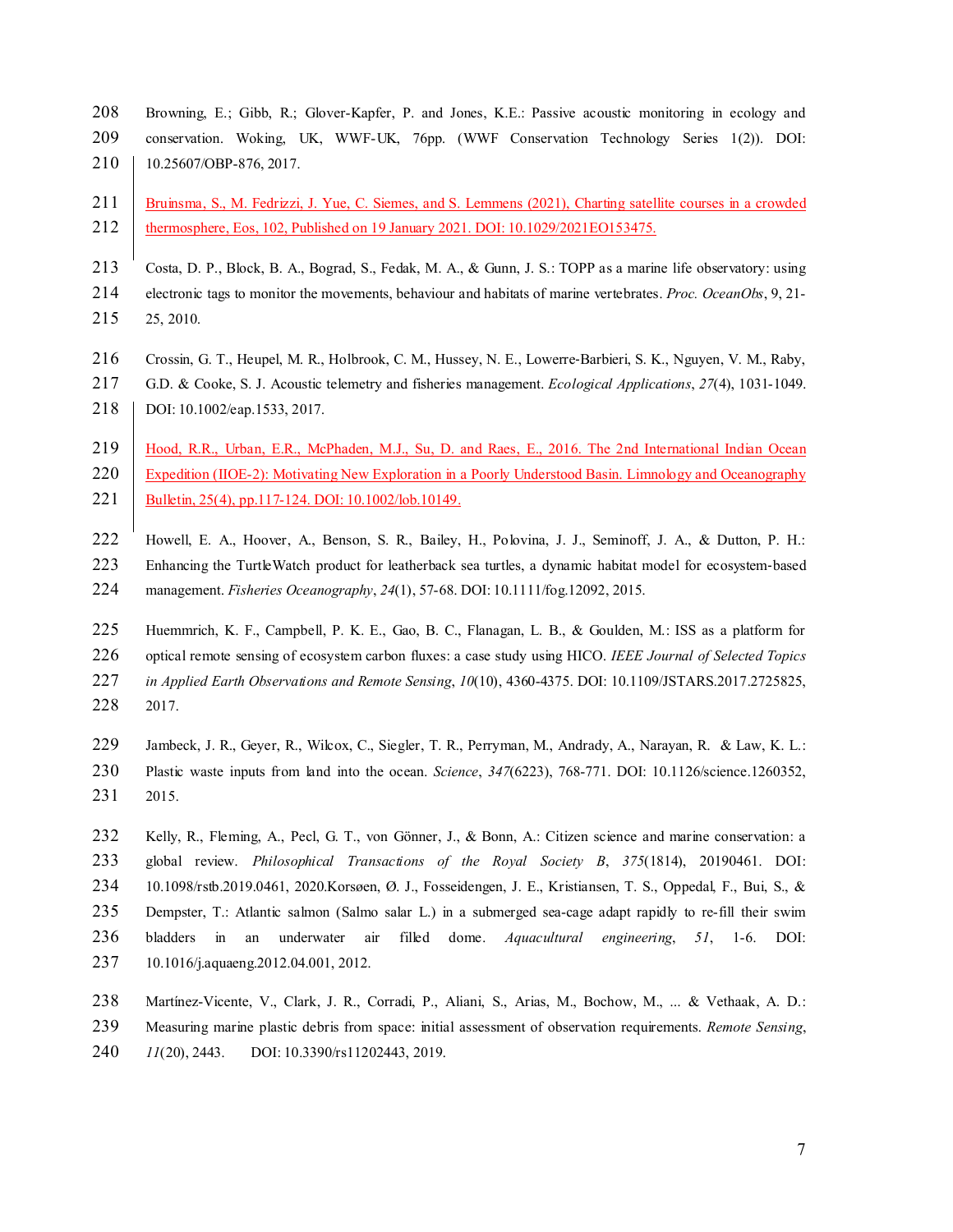- 241 Martini, U., Buffa, F., & Notaro, S.: Community participation, natural resource management and the creation of
- innovative tourism products: Evidence from Italian networks of reserves in the Alps. *Sustainability*, *9*(12), 2314.
- DOI: 10.3390/su9122314, 2017.

 Miller, S. D., Straka, W., Mills, S. P., Elvidge, C. D., Lee, T. F., Solbrig, J., Walther, A., Heidinger, A.K. & Weiss, S. C.:. Illuminating the capabilities of the suomi national polar-orbiting partnership (NPP) visible infrared imaging radiometer suite (VIIRS) day/night band. *Remote Sensing*, *5*(12), 6717-6766. DOI:

10.3390/rs5126717, 2013.

 Nimit, K., Masuluri, N. K., Berger, A. M., Bright, R. P., Prakash, S., TVS, U., Rohit, P., Ghosh, S. & Varghese, S. P.: Oceanographic preferences of yellowfin tuna (*Thunnus albacares*) in warm stratified oceans: A remote sensing approach. *International Journal of Remote Sensing*, *41*(15), 5785-5805. DOI: 10.1080/01431161.2019.1707903, 2020.

252 Ohman, M. D., Davis, R. E., Sherman, J. T., Grindley, K. R., Whitmore, B. M., Nickels, C. F., & Ellen, J. S.:

 Zooglider: an autonomous vehicle for optical and acoustic sensing of zooplankton. *Limnology and Oceanography: Methods*, *17*(1), 69-86. DOI: 10.1002/lom3.10301, 2019.

- OSOS, 2019. 1st International Operational Satellite Oceanography Symposium; June 18, 2019 June 20, 2019; 256 College Park, MD; United States.
- Rixen, T., Cowie, G., Gaye, B., Goes, J., do Rosário Gomes, H., Hood, R.R., Lachkar, Z., Schmidt, H., 258 Segschneider, J. and Singh, A., 2020. Reviews and syntheses: Present, past, and future of the oxygen minimum
- 259 zone in the northern Indian Ocean. Biogeosciences, 17(23), pp.6051-6080. DOI: 10.5194/bg-17-6051-2020.
- Roshan, Manas: *Cyclone Ockhi: disaster risk management and sea safety in the Indian marine fisheries sector.*
- Chennai, India, International Collective in Support of Fishworkers, 73pp. ISBN 978-93-80802-73-2, 2018.
- 262 Ruddick, K., Neukermans, G., Vanhellemont, Q., & Jolivet, D.: Challenges and opportunities for geostationary
- ocean colour remote sensing of regional seas: A review of recent results. *Remote Sensing of Environment*, *146*,
- 63-76. DOI: 10.1016/j.rse.2013.07.039, 2014.
- 265 Singh, D., Kimbahune, S., & Singh, V. V.: Mobile signal extension in deep sea—Towards a safe and sustainable
- fisheries. In *2016 ITU Kaleidoscope: ICTs for a Sustainable World (ITU WT)* (pp. 1-8). IEEE. DOI:
- 10.1109/ITU-WT.2016.7805711, 2016.
- Soares, A., Dividino, R., Abreu, F., Brousseau, M., Isenor, A. W., Webb, S., & Matwin, S.: CRISIS: integrating AIS and ocean data streams using semantic web standards for event detection. In *2019 International Conference on Military Communications and Information Systems (ICMCIS)* (pp. 1-7). IEEE. DOI: 10.1109/ICMCIS.2019.8842749, 2019.
- Stat, M., Huggett, M. J., Bernasconi, R., DiBattista, J. D., Berry, T. E., Newman, S. J., Harvey, E.S. & Bunce, M.: Ecosystem biomonitoring with eDNA: metabarcoding across the tree of life in a tropical marine environment. *Scientific Reports*, *7*(1), 1-11. DOI: 10.1038/s41598-017-12501-5, 2017.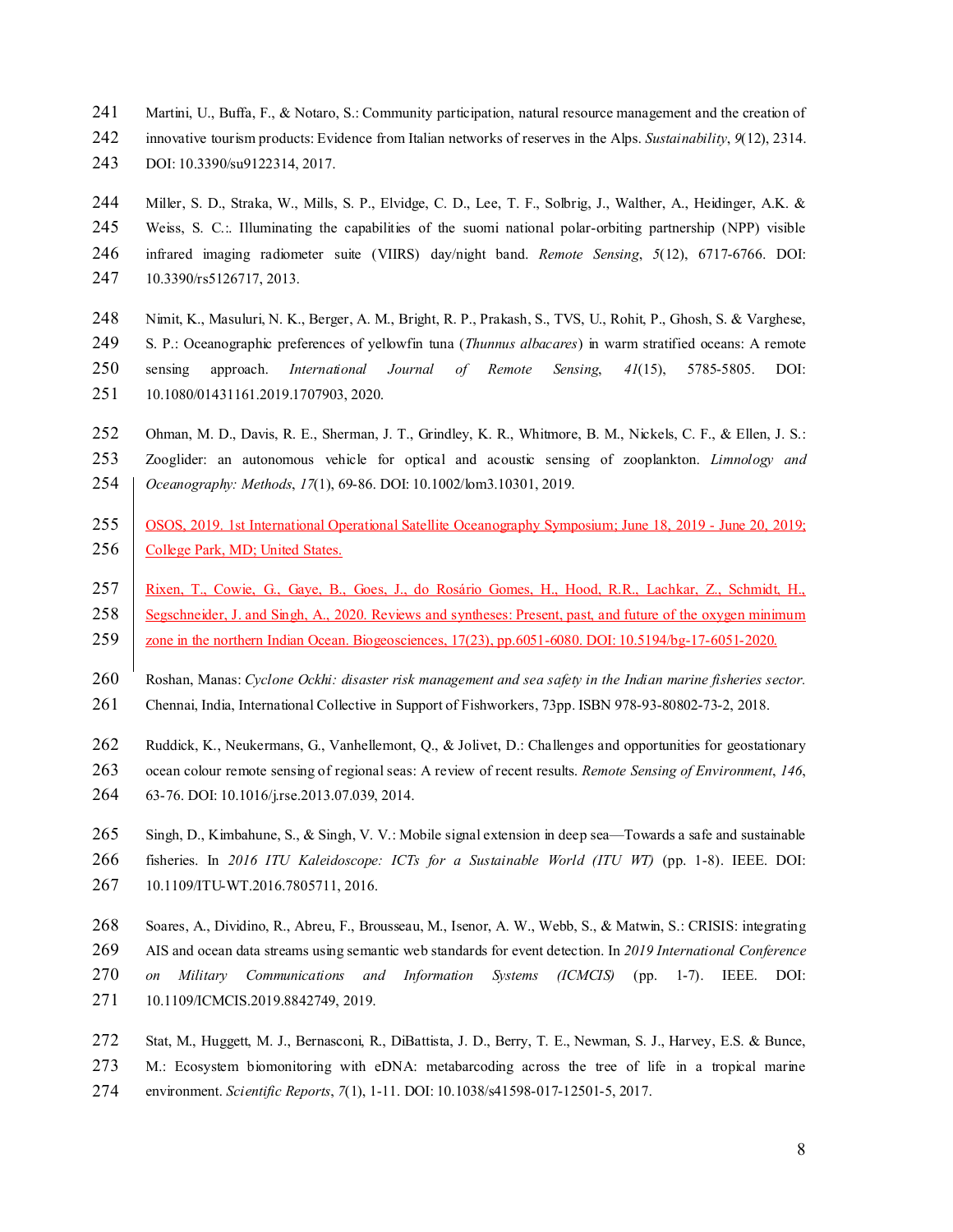- Timothy Doyle: Blue Economy and the Indian Ocean Rim, *Journal of the Indian Ocean Region*, 14:1, 1-6, DOI: 10.1080/19480881.2018.1421450, 2018.
- Williams, R., Erbe, C., Ashe, E., & Clark, C. W.: Quiet (er) marine protected areas. *Marine pollution bulletin*,
- *100*(1), 154-161. DOI: 10.1016/j.marpolbul.2015.09.012, 2015.
- Wilson, C.: The rocky road from research to operations for satellite ocean-colour data in fishery management. *ICES Journal of Marine Science*, 68(4), 677-686, DOI: 10.1093/icesjms/fsq168, 2011.
- Xiang, C., Tan, Y., Zhang, H., Liu, J., Ke, Z., & Li, G.: The key to dinoflagellate (Noctiluca scintillans)
- blooming and outcompeting diatoms in winter off Pakistan, northern Arabian Sea. *Science of The Total*
- *Environment*, *694*, 133396. DOI: 10.1016/j.scitotenv.2019.07.202, 2019.